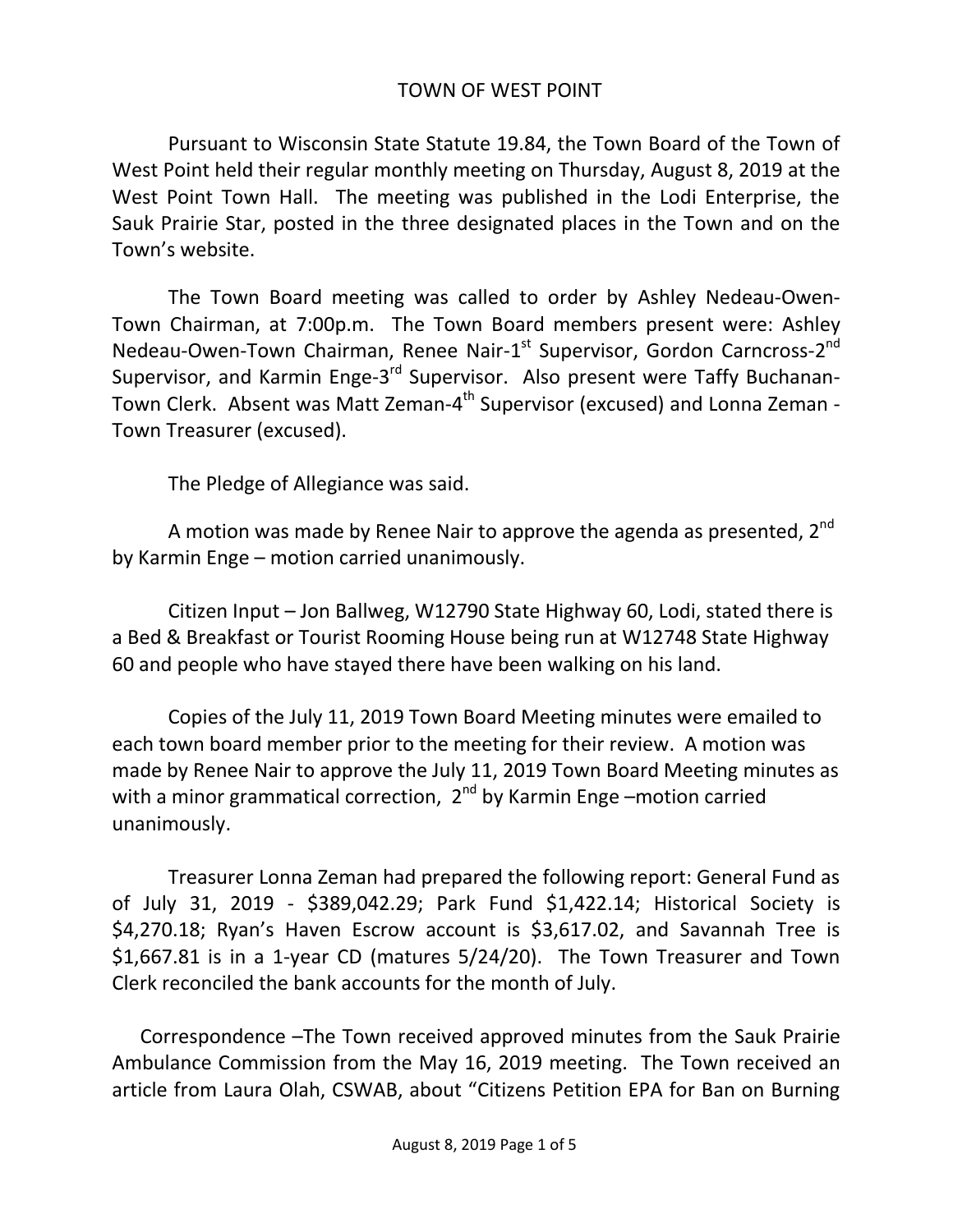PFAS Munitions". Columbia County Highway Department will hold the "Fall Local Municipalities" meeting October 9, 2019 at the Wyocena shop. Wisconsin Rural Partners is holding a 2019 Small Community Forums & Resource Fair in Pardeeville on August 20, 2019.

The bills were reviewed by each town board member prior to the town board meeting. A copy of the bills, deposits, budget for 2019 were given to each town board member for their information. A motion was made by Ashley Nedeau-Owen to take \$5,956.64 from 53311 Hwy Maint/Repair and put \$5,048.39 in 53101 Engineer Roads and put \$908.25 in 53637 Recycling Expense,  $2^{nd}$  by Renee Nair – motion carried unanimously. A motion was made by Renee Nair to pay the bills as presented, 2<sup>nd</sup> by Gordon Carncross - motion carried unanimously.

Reports:

Town Park Committee – no report

Lodi Fire Commission – no report

Sauk Fire District – no report

Plan Commission – Gordon Carncross reported the Plan Commission looked at the CSM for Unke parcel and CSM for Munz property.

Sauk EMS Committee – no report

Transfer Site Report – no report

Lodi EMS Committee – Karmin Enge reported the EMS looked at budgeting and talked about Health Insurance for the employees.

Open Space Committee – no report

Columbia County Report – Kevin Kessler reported the Mitchell CUP for a Tourist Rooming House will be on the County September agenda.

Fish, Crystal and Mud Lake District/Pumping – Brent Varner, Secretary for the Fish, Crystal and Mud Lake District reported the pumping has been ongoing and looked at increasing the pump size but they would not have enough money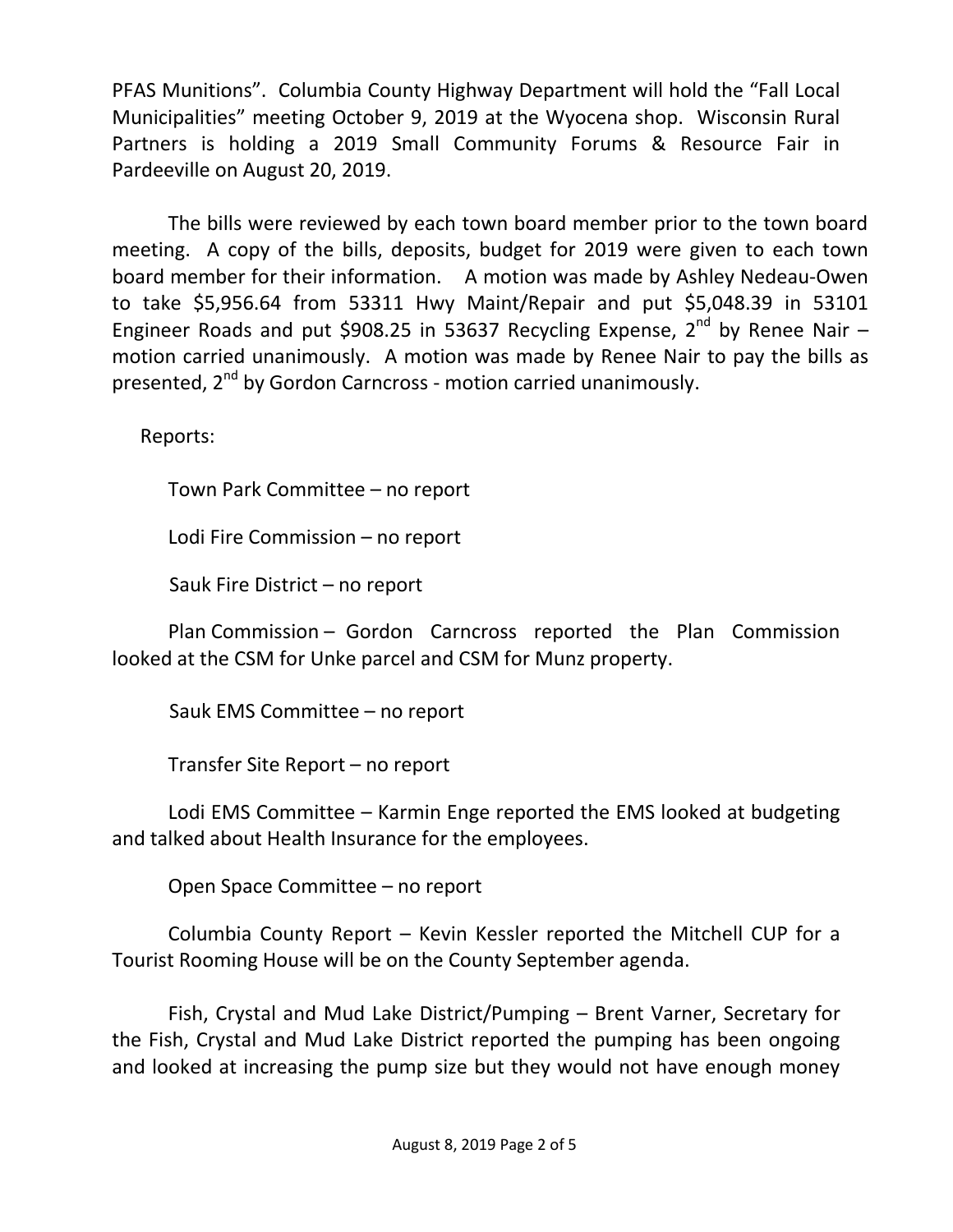to run it. He also reported the DNR will be coming up with cost estimates for 7 potential long term options for the Lake District to help with the water issues.

Broadband Committee – Ashley Nedeau-Owen reported the committee is working on assembling parts.

At the request of the Town Board the Town Engineer, Andy Zimmer presented four options with estimated costs for Schoepp Road: 1.Resurface at current width with HMA, raise ~650ft of road, add 24"culvert - \$342,654.00; 2. Resurface at current width with Double Chip Seal, raise ~650ft of road, add 24"culvert - \$308,730.00; 3. Resurface at current width with HMA, raise and narrow ~650ft of road, add 24"culvert - \$336,146.00; 4. Resurface at current width with HMA, abandon 600ft of road, construct turnarounds - \$234,088.00. Brent Varner, N550 Gannon Road, stated he didn't know why we would have to deal with the DNR when it is over the ordinary high water mark and suggested we put in a controlled culvert below road level. Kathy Powell, N554 Schoepp Road, does not agree with putting a culvert on top of the road, and abandonment does not make sense and the road is already narrow. Donna Ackerman, N554 Schoepp Road Lot 10, would like a culvert under the road, because the area is like a bathtub with no way out. Al Deming, 720 Tulip Lane, Waupun, is part of the Advisory Committee for the Lake District; he said they are trying to balance everything with all three lakes, Crystal Lake is above flood stage and the 2 Campgrounds are at capacity of how much water they can take. Al Deming thinks they could come up with \$16,000 - \$20,000 in donations to go towards an agreed upon option that would help the Lake District. He would like the Engineer to get a price to put in a regulated culvert without raising the road. Tom Lowe, 150 W Franke, Cary, IL, is a property owner on Fish Lake and would like everyone to think about where the water would be going to; putting culverts in would flood out some of the district members. Kevin Kessler, N2326 Trails End Road, said permanent reconstruction of Schoepp Road is premature and first figure out what can be done on a temporary basis. Lyle McFarland, N554 Schoepp Road Lot 31, something is going to need to be done because if it keeps raining and gets closer to winter it will be freezing on the road way and make for dangerous conditions. John Yingling, N554 Schoepp Road Lot 9, and Beth Stellberg, 5805 Barta Road, both wanted to register their appearance but did not want to make a statement. The Town Board would like Andy Zimmer to look at the option and get a price for putting in a culvert at road level.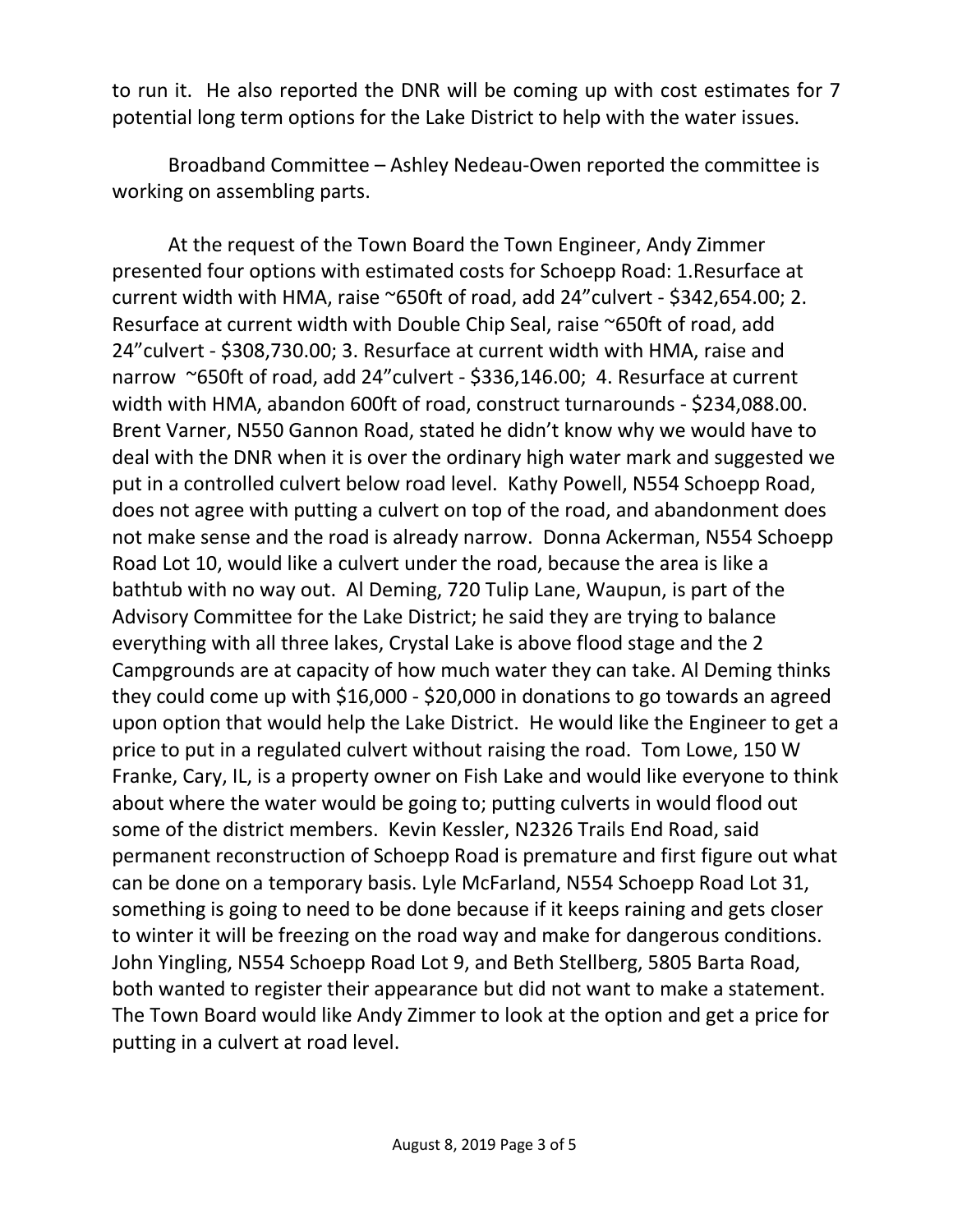At the July 11, 2019 the Town Board decided the Town needed to take out a loan to cover the cost of the Van Ness Road Project until we receive the Grant money from the State and the amount over the budgeted amount. A motion was made by Renee Nair to approve and sign Resolution #8/8/2019 to borrow funds from Bank of Prairie du Sac,  $2^{nd}$  by Gordon Carncross – motion carried unanimously. The signed Resolution 8/8/2019 is attached.

The Town has a plaque at the Town Hall in recognition of Fred Madison's contribution to the Town.

Jim Grothman presented a CSM for Boos, Marquardt, Nielson and Unke to divide Parcel #11040 into 2 lots. A motion was made by Renee Nair to approve the CSM as presented with 2 waivers one for the length of driveway and the other for road frontage access conditionally with approval of the Town Attorney and Town Engineer,  $2^{nd}$  by Karmin Enge – yes 3, no 0, abstain 1 – motion carried. A motion was made by Renee Nair to sign the CSM tonight and have Jim Grothman hold it and wait to file it until the Town Attorney and Town Engineer give their approval,  $2^{nd}$  by Karmin Enge – yes 0, no 3, abstain 1 – motion failed.

An application for an Operator's License was presented by Crystal Lake Park for Alison Stephens. Alison Stephens still needs to take the Alcohol Awareness Classes. A motion was made by Renee Nair to grant the operator licenses for Alison Stephens on the condition she completes the Alcohol Awareness Classes, 2<sup>nd</sup> by Gordon Carncross – motion carried unanimously.

At the October 13, 2016 Town Board meeting the Board made a motion to make the Open Space Committee a Standing Committee by adding it to the Town Ordinance Section 3.2 as (F)and have it consist of 1 board member and 4 citizen members, but it was never added. A motion was made by Renee Nair to rescind the action of the Town Board from October 13, 2016 and go forward with the actions needed to combine the Open Space Committee and Park Committee, 2<sup>nd</sup> by Gordon Carncross – motion carried unanimously.

The Town of Lodi, City of Lodi, and Town of West Point are in the process of revising the LAFD & LAEMS Intergovernmental Agreements. The edits suggested at the last Town Board meeting were incorporated into the agreements. A motion was made by Ashley Nedeau-Owen to approve the revised agreements, dated  $7/22/2019$ , with minor corrections,  $2^{nd}$  by Renee Nair – motion carried unanimously.